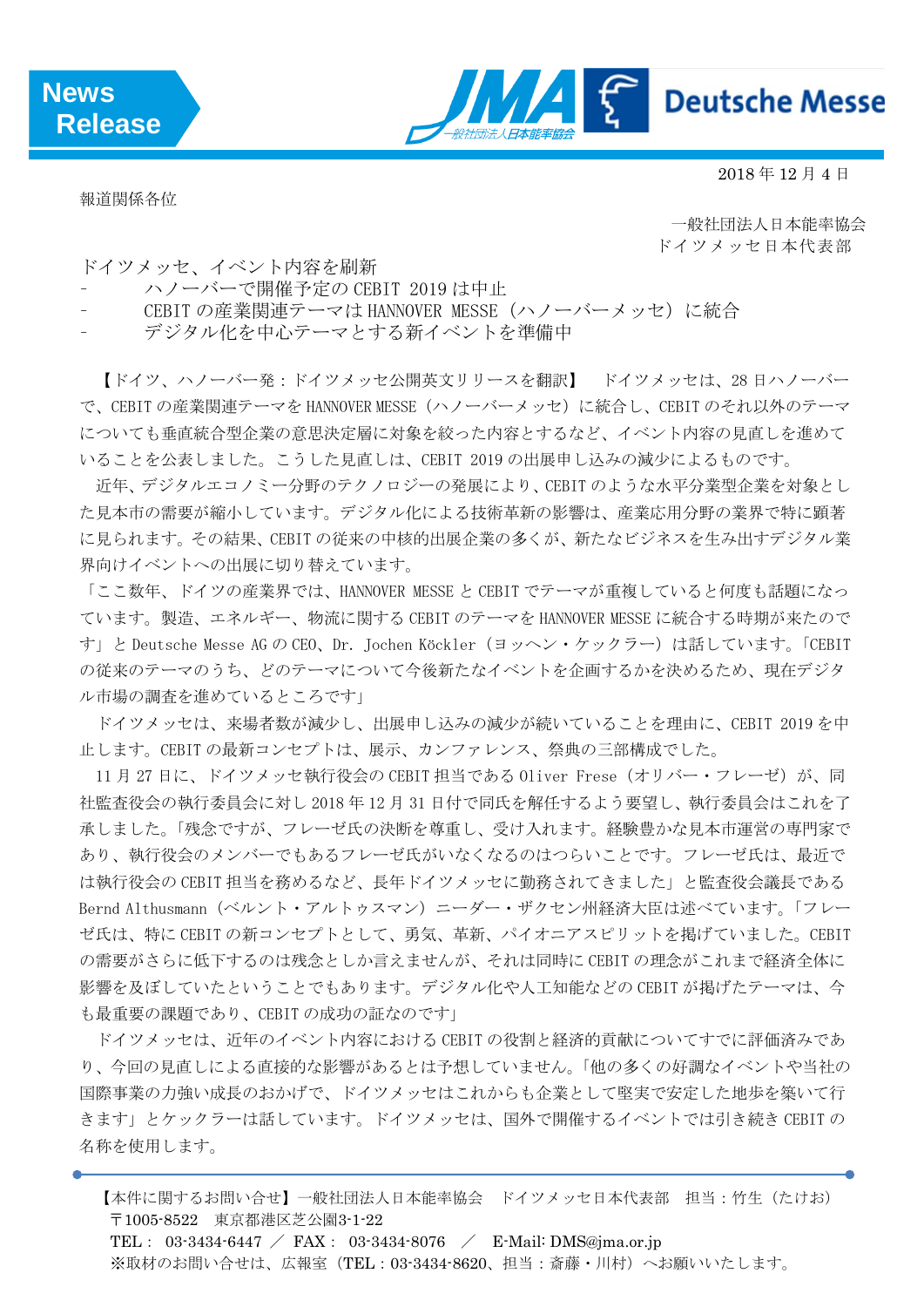28 November 2018

Deutsche Messe AG:

## **Deutsche Messe restructures event portfolio**

- CEBIT Hannover to be cancelled
- CEBIT topics related to industry will be integrated into HANNOVER MESSE
- New events focused on digitalization in preparation

**Hannover, Germany.** Deutsche Messe announced on Wednesday in Hannover that it is streamlining its event portfolio: it will integrate CEBIT's industry-related topics into HANNOVER MESSE while also developing additional CEBIT topics into specialist events for decision-makers from vertical industries. The realignment is due to reduced space bookings for CEBIT 2019.

Technological developments within the digital economy have reduced demand for horizontal tradeshows such as CEBIT in recent years. Digitalization's innovative impact is particularly evident in the industrial application industries. As such, many of CEBIT's traditional core exhibitors have turned to events targeting these industries to generate new business.

"In recent years, many discussions within the German industry have involved the thematic overlap between HANNOVER MESSE and CEBIT. It is now time to integrate the topics from CEBIT that are relevant for manufacturing, energy and logistics into HANNOVER MESSE," said Dr. Jochen Köckler, CEO of Deutsche Messe AG. "We are currently examining the digital market to determine which remaining CEBIT topics we will develop into new events."

Deutsche Messe will cancel CEBIT 2019 because of declining visitor numbers and a continuing reduction in space bookings. The latest CEBIT concept consisted of an exhibition, conference and festival.

On 27 November, Oliver Frese, Deutsche Messe's member of the managing board responsible for CEBIT, requested that the executive committee of Deutsche Messe's supervisory board release him of his duties effective 31 December 2018. The committee agreed to his request. "We accept Mr. Frese's decision